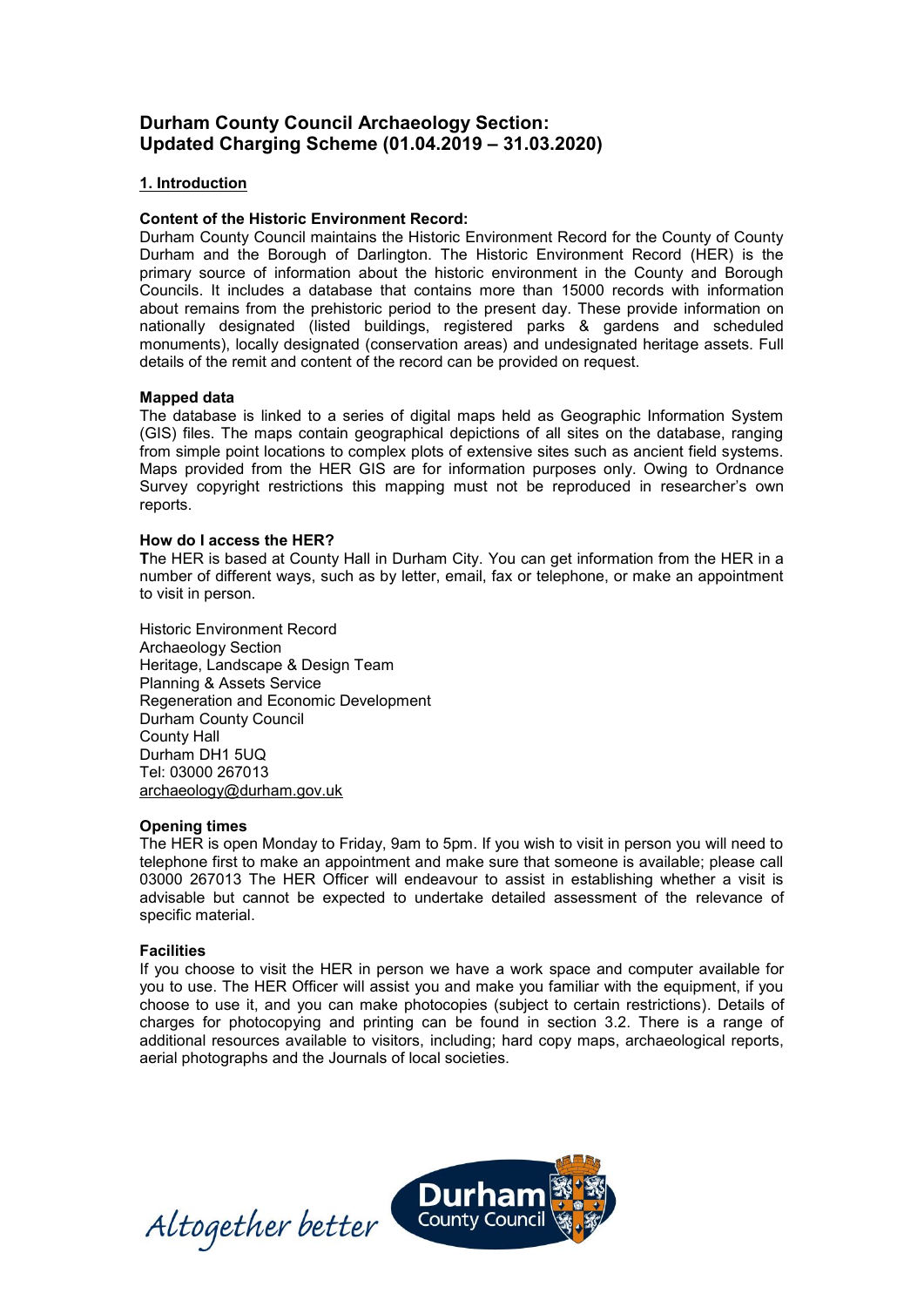## **Searching the HER**

Historic Environment Record (HER) searches provide information selected from the record, normally for a defined area, although bespoke searches can also be done for particular periods or types of records. The HER includes both digital and hard copy information and references to other sources held outside the HER. It is constantly being enhanced and the absence of a record should not be relied upon as indicating a lack of heritage interest, other national or specialist sources may contain information not held or indexed.

# **2. Conditions of Use**

Durham County Council is committed to the protection, conservation and enhancement of the historic environment. In order to ensure that information from the Durham County Council HER is used responsibly, those applying to consult it are requested to provide details about the nature of their enquiry and to follow the Guidance for Users outlined below. Please note that permission to use the HER may be refused or limited in certain circumstances.

## **Guidance for Users**

1. Durham County Council HER users are requested to inform Durham County Council of the following, in writing or online by submitting the form below:

(a) the subject and purpose of their enquiry;

(b) the use to which the information will be put; and

(c) the names of any other bodies or individuals outside their organisation to whom it is intended to pass HER information.

2. A service charge is made for enquiries to the Durham County Council HER but this is normally waived for enquiries for non-commercial, educational or personal research, except where searches require extensive work. The costs of paper, printing and other incidental expenses may be charged to all users.

3. The Durham County Council HER is the copyright of Durham County Council

Some information held in the HER may also be the copyright of others. It is the user's responsibility to ensure that copyright law is not breached.

4. Users are requested to inform, and to make their research available to, the Durham County Council HER where new archaeological sites or data are discovered as a result of their work.

5. Users are requested to make appropriate acknowledgement of the Durham County Council HER in any publication or report which has made use of its data.

6. While efforts have been made to verify the data held in the Durham County Council HER, Durham County Council cannot accept responsibility for the accuracy of any particular data and its source.

7. Durham County Council accepts that there may be a requirement to treat certain enquiries in confidence. Equally, the HER expects that users will not pass on information in an irresponsible or unethical manner.

8. Durham County Council reserves all rights of Copyright which are owned in the material provided. Dissemination to a third party without the written consent of the Historic Environment Record Officer is a breach of copyright. Information supplied shall be used for the specified purposes only.

9. Access to all or part of the information requested may be refused in certain circumstances.

9.1 Information may not be disclosed if:

(a) it relates to the subject matter of any legal or other proceedings, actual or prospective (including Local Planning Inquiries);

(b) it relates to confidential, internal communications of Durham County Council

(c) it is contained in a document or other record which is still in the course of completion 9.2 Information will not be disclosed if:

(a) it was supplied to the Council by another party who was under no legal obligation to do so and could not have been put under any legal obligation to supply it and has not consented to its disclosure;

(b) its disclosure would increase the likelihood of damage to the environment affecting anything to which the information relates.

contd/

Altogether better County Council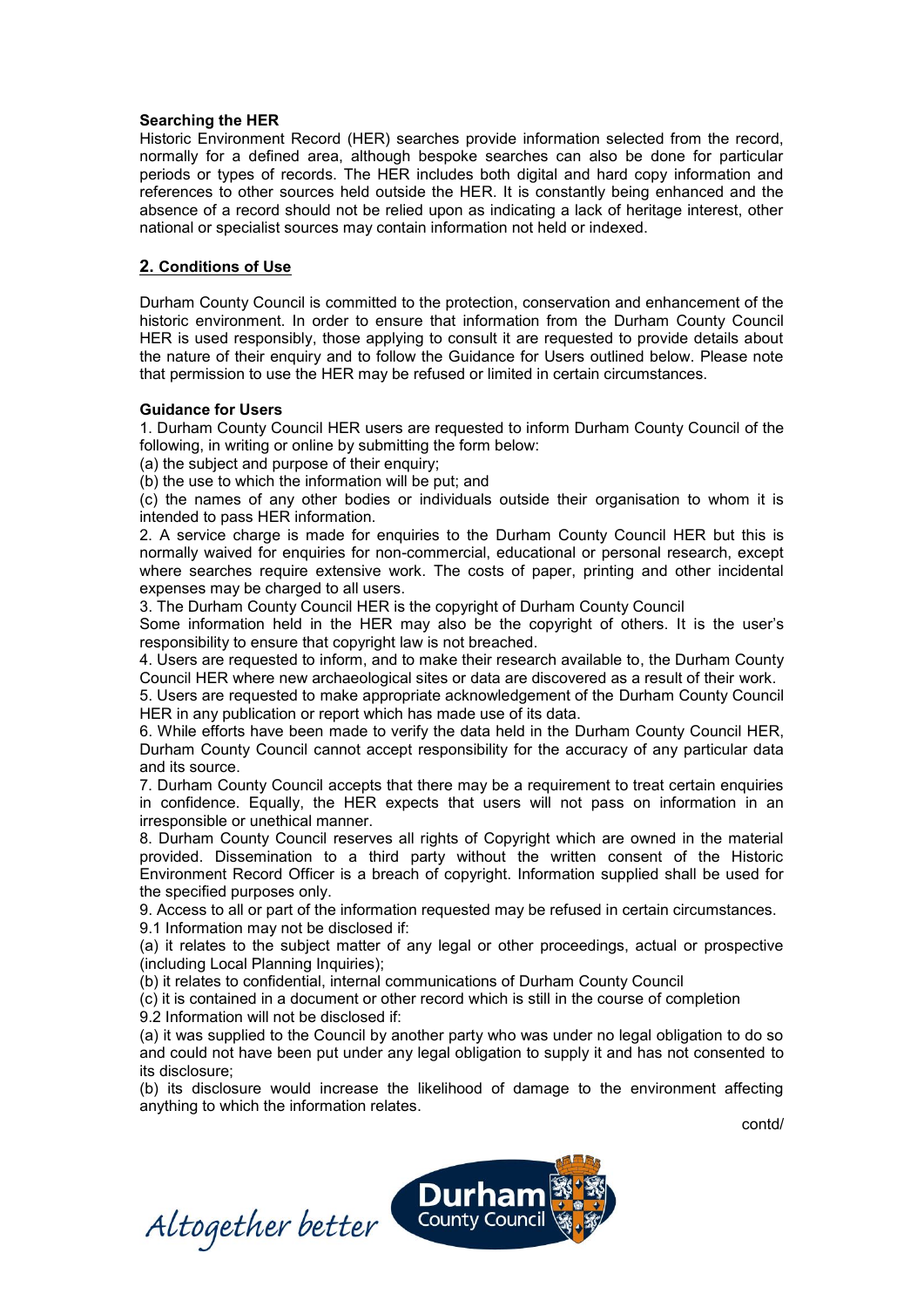10. A request for information may be refused if it is manifestly unreasonable or is formulated in too general a manner.

11. Every endeavour is made to respond to enquiries within 10 working days.

#### **Complaints procedure**

If you have any complaint about the service you have received please contact the Council's Complaints Section: 03000269007, [Complaints@durham.gov.uk](mailto:Complaints@durham.gov.uk)

## **3. Charging policy**

## **3.1 Background**

At the beginning of the financial year 2008-9 DCC Archaeology Section introduced a charging scheme in relation to consultation of the Historic Environment Record by commercial users and the provision of archaeological planning advice in relation to commercial development projects as permitted under the Public Sector Information Regulations 2005 and Section 93 of the Local Government Act 2003 respectively. The revenue from these charges contributes to the costs involved in the collection, production, reproduction and dissemination of information as well as the ongoing maintenance of the HER. Searches of the HER by the general public and for research purposes are free (apart from consumables) although a charge may be levied where substantial staff time is requested. The scheme was revised at the beginning of 2013 and this document sets out a further, and broader, revision.

## **3.2 HER**

Charges are levied for a licence to re-use HER information for commercial purposes. The charges are permitted under Section 93 of the Local Government Act 2003.

#### **Scale of Charges**

Durham County Council aims to respond to all HER search requests within 10 working days. Where a shorter turnaround is required a priority search is normally available with a response within 2 working days, where staff resources allow

The Standard charge includes 1 visitor appointment to the Durham HER of up to 3 hours duration, in one session. Repeat visits or visits over three hours will incur the HER Visit charge supplement. The Standard charge also applies to Remote Searches carried out by the HER officer at the customer's request and not exceeding 3 hours duration. For Remote Searches of longer duration the Supplementary Charge will apply at the hourly rate indicated.

Summary of charges for Commercial Users:

| <b>Standard Search</b>         | $£120 + VAT$ |
|--------------------------------|--------------|
| Priority search                | $£170 + VAT$ |
| HER visit supplementary charge | $£40 + VAT$  |

#### **Incidental expenses**

All HER users may be liable for incidental expenses such as photocopying, printing, compact discs and postage. The costs are as follows:-

## **Photocopying/Printing**

Black and White £0.10 per A4 sheet, £0.20 per A3 sheet Colour £0.40 per A4 sheet, £0.50 per A3 sheet Compact disc £0.25

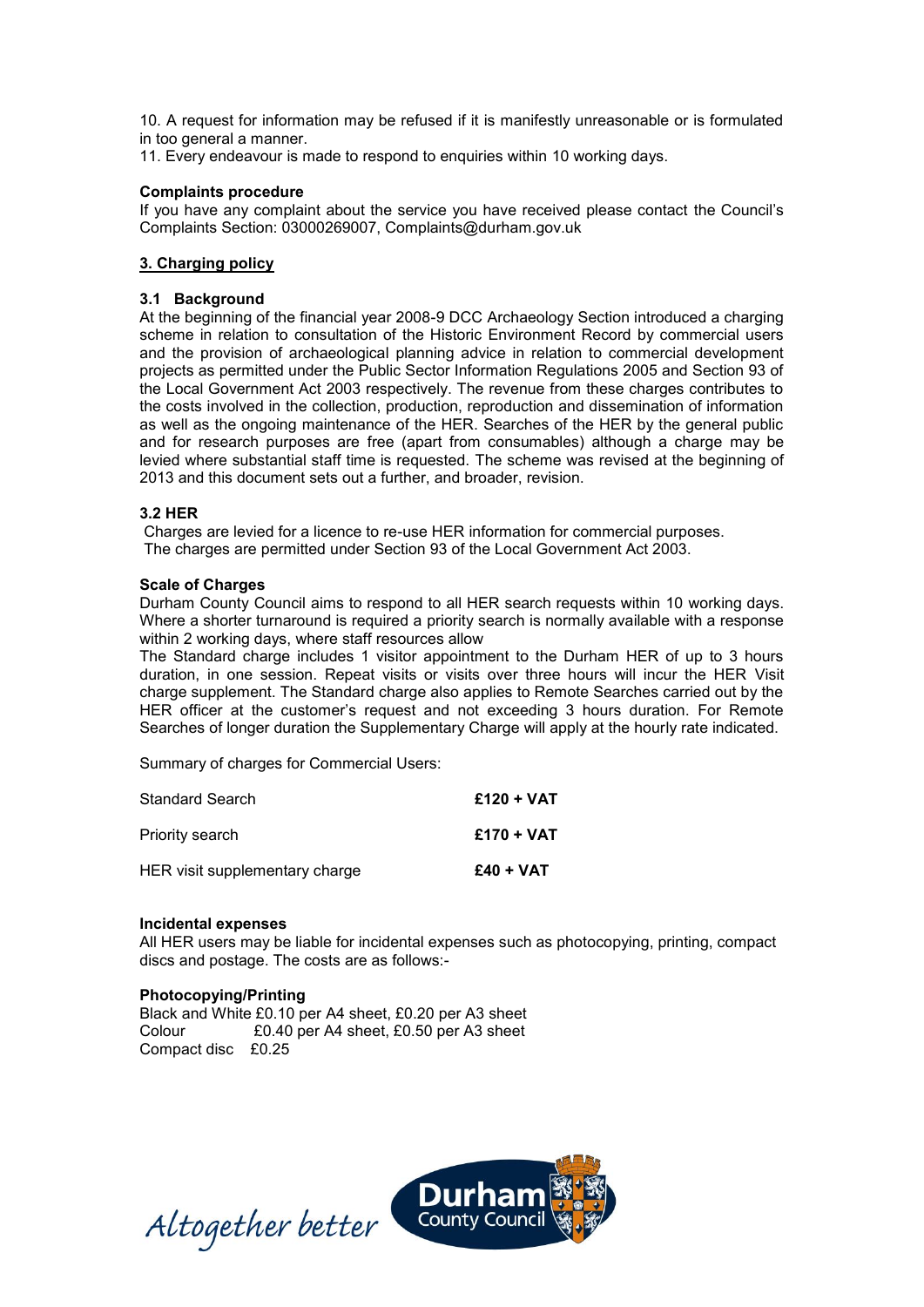#### **3.3 Development Management**.

These charges apply to the provision of archaeological planning advice in relation to commercial development projects within the unitary authorities of County Durham and Darlington. The charges are permitted under Section 93 of the Local Government Act 2003.

Charges will normally be levied for each distinct stage of a programme of archaeological investigation. For example, a pre-determination evaluation comprising a geophysical survey closely followed by trial trenching will incur a single charge (whether or not there are separate Briefs/Written Schemes of Investigation for each archaeological technique). However if these two elements are separated by an interval of 26 weeks or longer a separate charge may be levied if a new or substantially revised Brief/Written Scheme of Investigation is required. A brief/WSI is not required for a Desk-Based Assessment of Heritage Statement although consultation with the Archaeology and/or Conservation Section is strongly advised. In cases where a second phase of investigation is required – e.g. as a scheme of mitigation – This would incur an additional charge.

#### **The Schedule of Charges is as follows:-**

| Approval of a Written Scheme of Investigation submitted by a contractor<br>(house-holder development - domestic extension or single dwelling)                                         | <b>£Nil</b>  |
|---------------------------------------------------------------------------------------------------------------------------------------------------------------------------------------|--------------|
| Preparation of a brief for a scheme of archaeological investigation<br>Approval of a Written Scheme of Investigation submitted by a contractor<br>(minor development = less than 2ha) | £200<br>£100 |
| Preparation of a brief for a scheme of archaeological investigation<br>Approval of a Written Scheme of Investigation submitted by a contractor<br>(substantial development = 2 - 8ha) | £400<br>£200 |
| Preparation of a brief for a scheme of archaeological investigation<br>Approval of a Written Scheme of Investigation submitted by a contractor<br>(major development = more than 8ha) | £800<br>£400 |
| Approval of a WSI for an Historic England Level 1 Building Record.                                                                                                                    | £50          |
| Approval of a WSI for an Historic England Level 2 Building Record                                                                                                                     | £100         |
| Approval of a WSI for an Historic England Level 3 Building Record                                                                                                                     | £150         |
| Approval of a WSI for an Historic England Level 4 Building Record                                                                                                                     | £200         |
| Approval of final report (applies to projects initiated after 01.04.2019)<br>House-holder development - domestic extension or single dwelling                                         | £25          |
| Minor development (less than 2ha)                                                                                                                                                     | £200         |
| Substantial development (2 - 8ha)                                                                                                                                                     | £300         |
| Major development (more than 8ha)                                                                                                                                                     | £500         |

**Contractors are strongly advised not to undertake any form of archaeological work in connection with a planning application without first contacting the Archaeology Section. This is to ensure any associated investigations are of the appropriate form and scale. Failure to do so can cause complications or delays in the processing of an application and potentially cause unnecessary costs for your client.** 

If an unsolicited report is submitted in such circumstances then analysis and appraisal of it will incur a charge of: **£500**

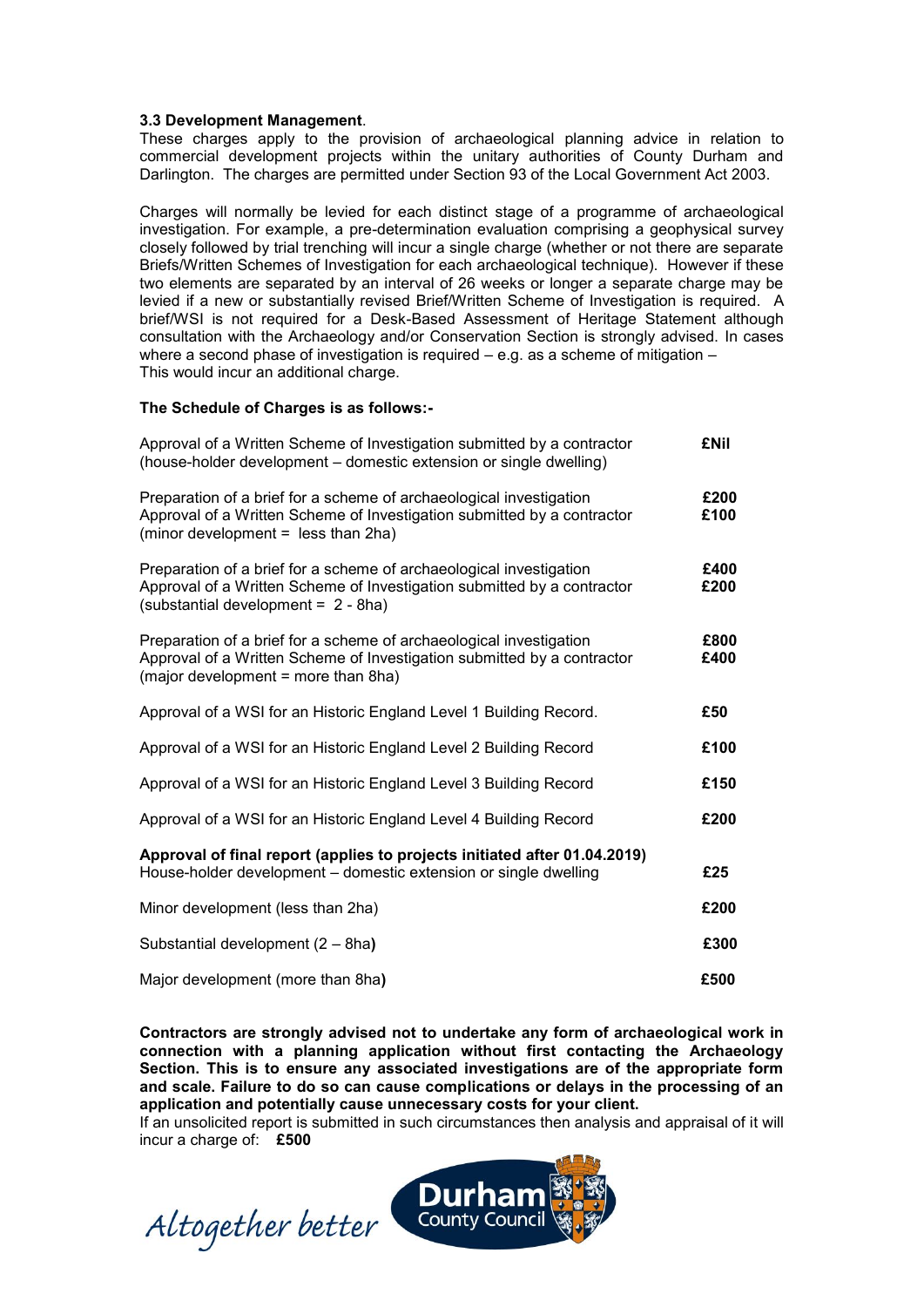## **Meetings.**

To include site visits to monitor archaeological fieldwork as well as mitigation and/or postexcavation meetings. N.B. An average evaluation project will normally require at least one site meeting. Excavation projects normally require at least two site inspections or more depending on the size of the site and the complexity of the archaeology. (This charge is normally waived for householder developments).  $\pmb{\text{£50}}$  per hour + VAT normally waived for householder developments). **£50** per hour + VAT

(charge will apply to time spent travelling)

Screening advice for utility companies/developers **£40**

# **3.4 Agricultural Environment Scheme Enquiries**

In addition to charging for enquiries made for commercial purposes, we have traditionally charged for enquiries made as part of the Higher Level Stewardship scheme run by Natural England in accordance with an agreement between Natural England and the Association of Local Government Archaeology Officers (ALGAO).

At the time of writing a new scheme is being introduced by Natural England (resurrecting the previous title of Countryside Stewardship) but the details of any charging scheme relating to HER consultations are unknown. We will add details of this to our scheme of charges once they become available.

## **3.5 Method of payment**

Following the enquiry an invoice will be sent out to the HER user by **Durham County Council**. Details of where to send the payment for the HER search will be included on to invoice. Cheques should be made payable to **Durham County Council**. When visiting in person and photocopying is the only charge. Payment is normally requested on receipt.

## **4. Archive Deposition Charges (levied by the receiving institution)**

Archaeological archives generated within County Durham & the Borough of Darlington will be subject to a one-off charge payable on transfer of the archive to the designated institution (Co. Durham Archaeological Archives (CoDAA), and for material from Durham City the Durham University Museum of Archaeology). The charge will be proportional to the size of the archive as indicated below. The archaeological contractor must pay the appropriate fee within 30 days of an invoice being issued by the receiving institution.

If it is ascertained that there will be the creation of an archive, contractors are required to contact the receiving institution in advance of deposition so that costs can be provided and storage arrangements made for the accessioning of the material.

Contractors should adhere to the guidelines for standards relating to conservation, organisation, labelling, marking, storage and documentation of archaeological archives that are to be deposited with CoDAA or the Museum of Archaeology. Contractors should read these guidelines (available from the receiving institution) during the preparation of project designs so that any archive and storage requirements and costs can be factored in, if these guidelines are not adhered to additional charges will be applied.

## **CoDAA Scheme of charges:**

[A standard unit is defined as a box of small finds; a standard sized box c. 300mm x 300mm x 100mm or 420mm x 240mm x 170mm of bulk finds; a standard ring-file/box of paper archive; or one roll of plans].